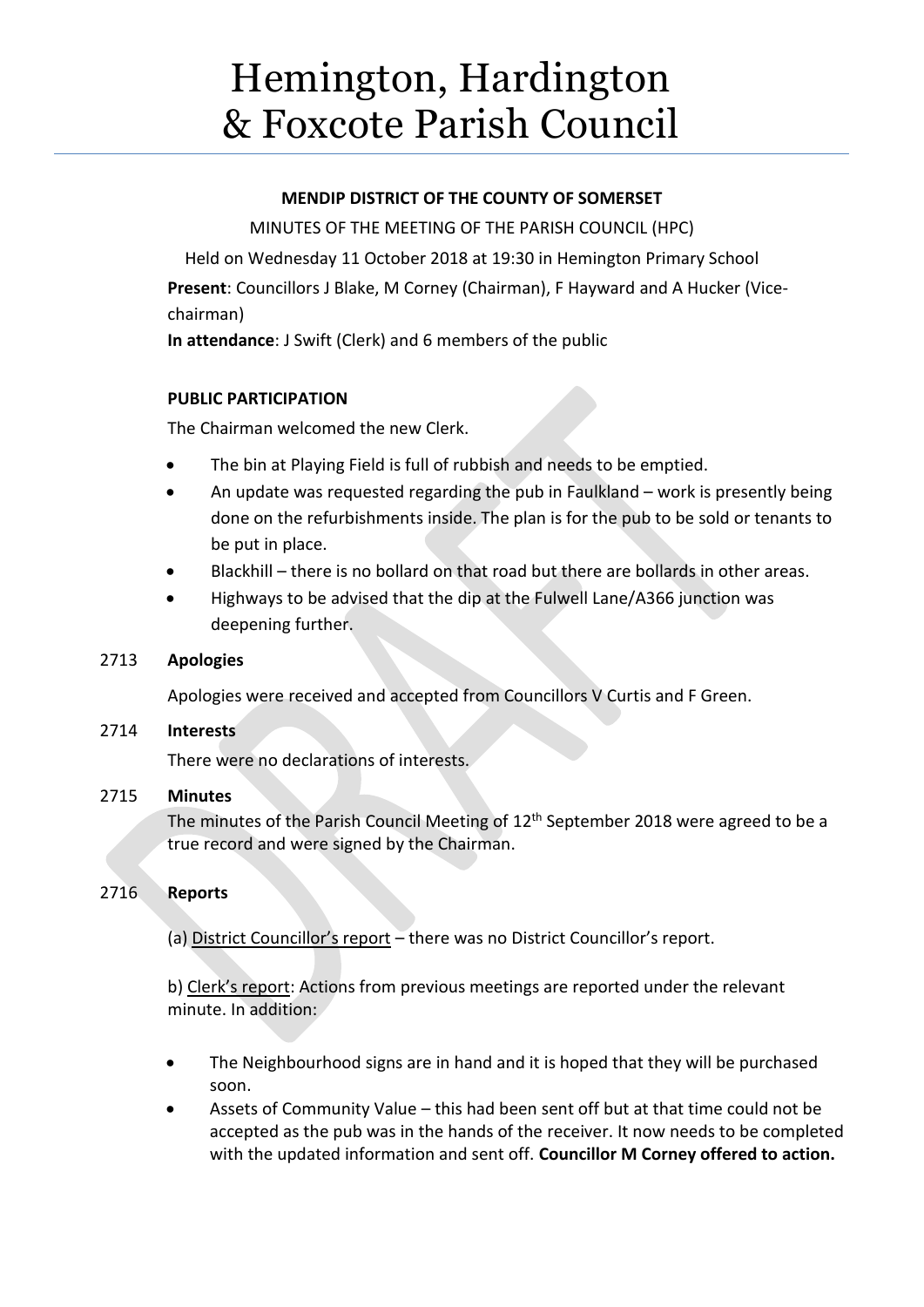#### 2717 **Planning**

(a) The following application was considered.

| Land between<br>Faulkland Farm and<br>Oaklea Faulkland BA3<br>5UX | Application for approval of details reserved<br>by conditions 6 external joinery, 7 external<br>cladding materials, 9 surface water drainage<br>strategy, 10 foul drainage strategy, 13 hard | <b>RESOLVED – to</b><br>recommend approval |
|-------------------------------------------------------------------|----------------------------------------------------------------------------------------------------------------------------------------------------------------------------------------------|--------------------------------------------|
|                                                                   | and soft landscape scheme, 16 external<br>lighting scheme on planning consent<br>2018/0331/FUL                                                                                               |                                            |

#### (b) Planning decisions

**Resolved** – that the planning applications determined by Mendip District Council were received and noted.

(c)  $Enforcement – there were no updates$ </u>

## 2718 **Highways and rights of way**

(a) Highways – a drain has collapsed by Hemington School. Clerk will contact Highways regarding this and the Highway issues mentioned under Public Participation.

(b) Speed watch – information was passed to the Village News requesting volunteers, 2 people have come forward, the total is now 5/6. A couple more are needed and then the project can proceed.

(c) Fingerpost repair – it was agreed that **Councillors M Corney and A Hucker will meet to procced the project** and an update will be provided at the November meeting.

(d) Rights of way – there were no updates available.

# 2719 **Environment and maintenance**

**Resolved** – that the Clerk will obtain a 3rd quote to do the tree works at the green and a decision will be made at the November meeting to commission the works.

## 2720 **Village Hall**

Part-time post office – still not operating as per the agreed hours and no sign advertising the service is being placed on the green.

**Resolved** – the post office is informed that they need to adhere to the agreed times of opening and put the sign out before a subsidy can be considered.

2721 **Audit**

**Resolved** – that Lightatouch is appointed at the Councils auditor for 2018/19.

## 2722 **Finance**

- (a) The Month 6 financial statement was APPROVED
- (b) **RESOLVED** to pay: